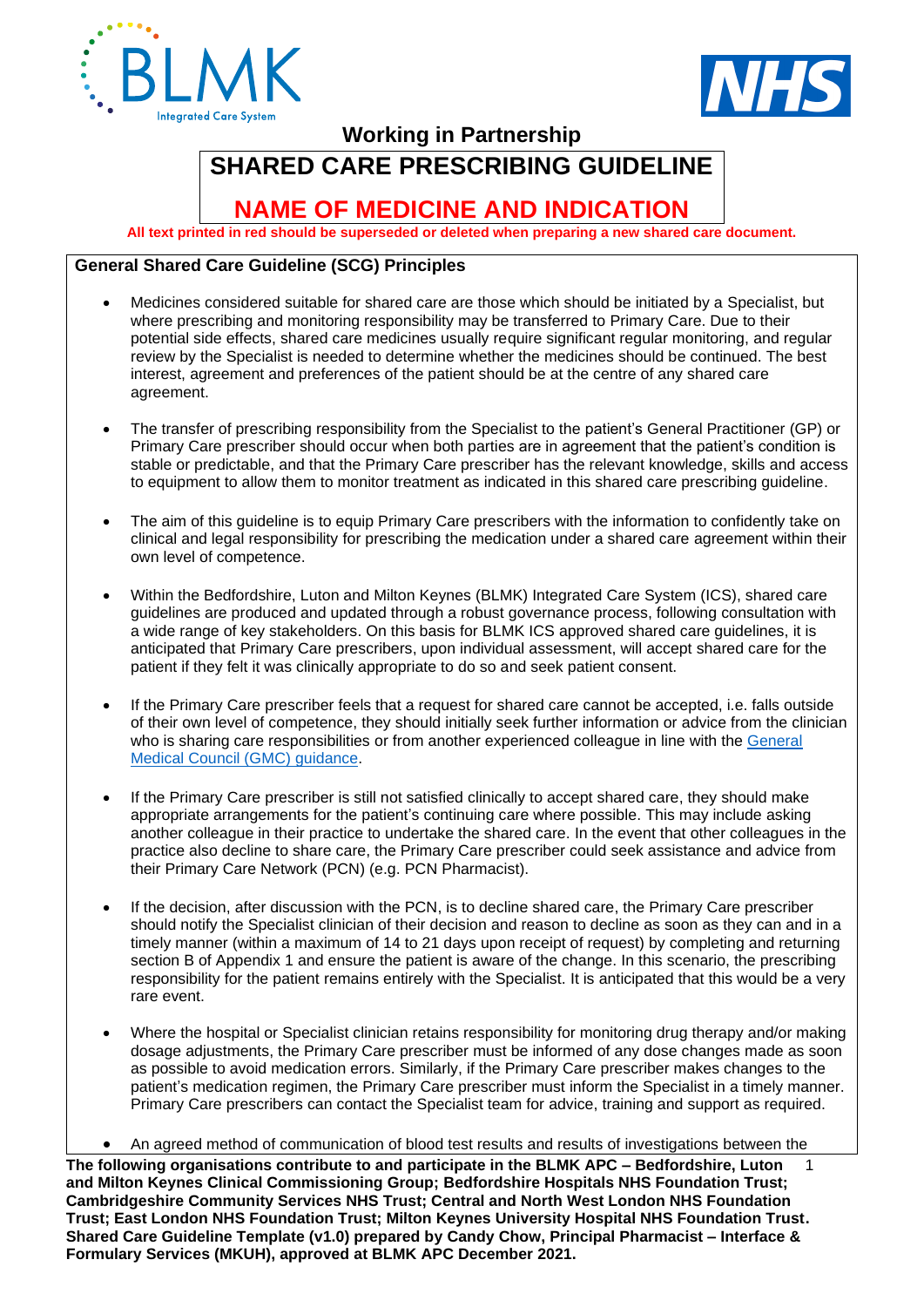



Specialist, the Primary Care prescriber, the Community Pharmacist and the patient should be agreed at the onset of shared care and documented in the patient's notes in both Secondary care and Primary Care. Blood test results can usually be accessed electronically by both Secondary Care and Primary Care prescribers in the majority of cases. For some medications and in certain cases, the patient may elect to have a patient-held monitoring booklet, e.g. those on warfarin and lithium therapy.

• The principles above apply to shared care arrangements that involve the Specialist service sharing care with GPs and/or other Primary Care prescribers, e.g. Community Nursing Services. Where patient care is transferred from one Specialist service or GP practice to another, a new shared care agreement request must be commenced.

| Document Control and History - Version Number: Final 1.0                 |                                                                                                             |                         |               |  |
|--------------------------------------------------------------------------|-------------------------------------------------------------------------------------------------------------|-------------------------|---------------|--|
|                                                                          | Original Author's Name & Job Title:   Candy Chow - Principal Pharmacist - Interface and Formulary Services, |                         |               |  |
|                                                                          | Milton Keynes University Hospital NHS Foundation Trust                                                      |                         |               |  |
| Approval group:                                                          | <b>BLMK Area Prescribing Committee</b>                                                                      | Date of approval:       | December 2021 |  |
| <b>Review Author's Name &amp; Job Title:</b>                             |                                                                                                             | Date of last<br>review: |               |  |
| Date of Next Review: (Unless clinical evidence changes)<br>December 2024 |                                                                                                             |                         |               |  |

# **NAME OF MEDICINE AND INDICATION**

**Introduction and Aims of Shared Care (including a brief overview of the condition being treated for):**

# **1. AREAS OF RESPONSIBILITY**

#### **Secondary/Tertiary Care Prescribers or Specialist Team**

*(Add in any other roles and responsibilities specific to the medicine in this shared care guideline, e.g. follow-up and monitoring arrangements, communication with Primary Care prescriber, details to provide to Primary Care prescriber, provision of patient information, etc.)*

- To obtain patient informed consent for sharing of care between the Specialist, Primary Care prescriber and patient. Consenting parties must have sufficient, accurate, timely information in an understandable form. Consent must be given voluntarily and must be documented in the patient's notes.
- To confirm the working diagnosis.
- To confirm that the patient's condition has a predictable course of progression and the patient's care can be suitably maintained by Primary Care, following their medicine being optimised with satisfactory investigation results for at least 4 weeks.
- If shared care is considered appropriate for the patient, the patient's treatment regimen is confirmed, and benefit from treatment is demonstrated, the Specialist will contact the Primary Care prescriber to initiate shared care.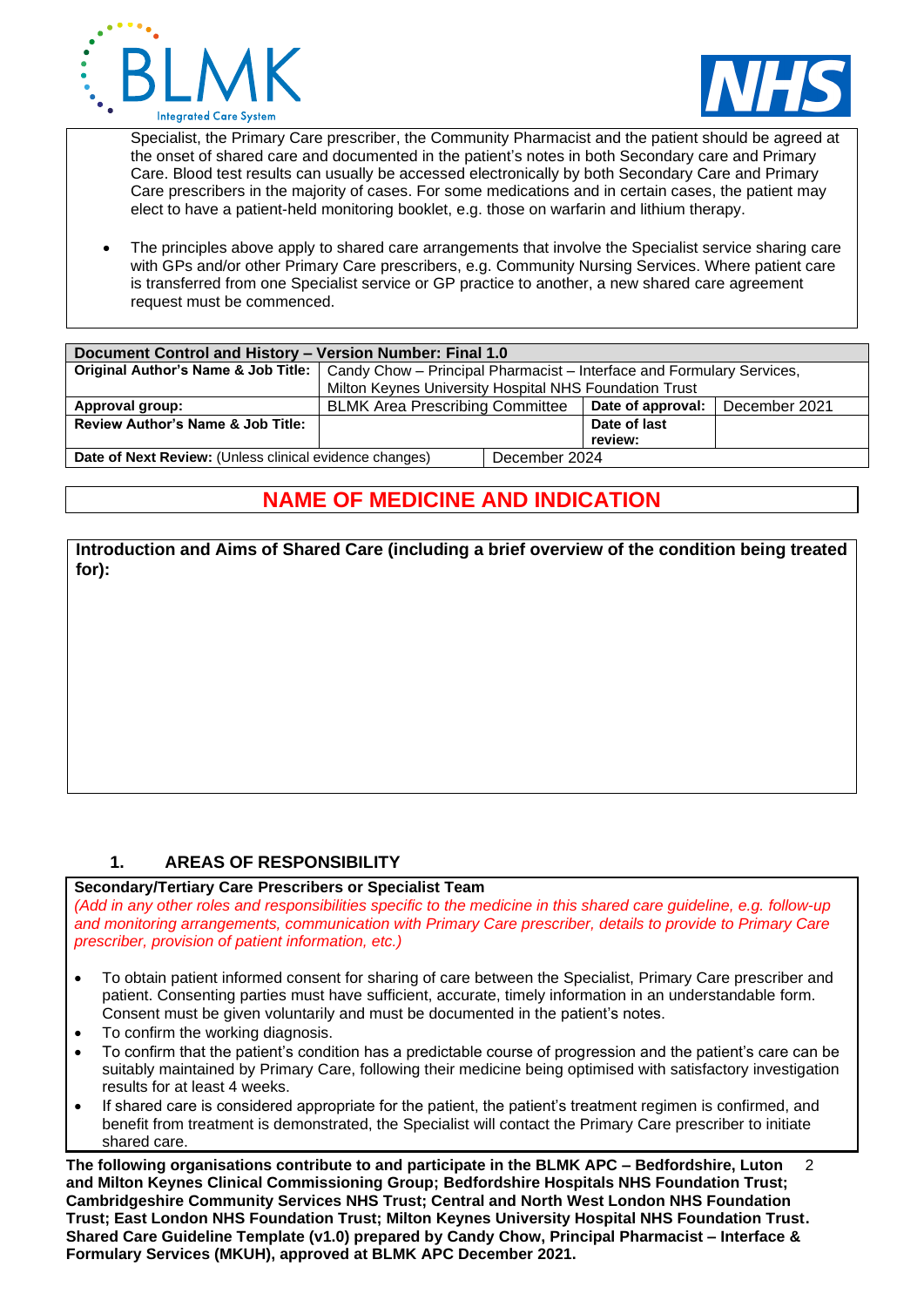



- At the point of initial contact, the Specialist should check if the Primary Care prescriber can access blood test results electronically. If access is unavailable, the Specialist and the Primary Care prescriber should agree a process of communication to ensure blood test results and relevant results of investigations can be accessed by both parties in a timely manner.
- Following the request to the patient's Primary Care prescriber to initiate shared care; to ensure that the patient has an adequate supply of medication until shared care arrangements are in place. Further prescriptions will be issued if, for unforeseen reasons, arrangements for shared care are not in place by the anticipated start date of the shared care (usually within 28 days or once the patient is stabilised on the medication). Patients should not be put in a position where they are unsure where to obtain supplies of their medication.
- To ensure that the Primary Care prescriber has sufficient information to enable them to monitor treatment, identify medicines interactions, and prescribe safely. This should include access or direction to a current copy of the SCG and contact details for the initiating Specialist.
	- The Specialist will provide the patient's Primary Care prescriber with the following information:
		- $\triangleright$  diagnosis of the patient's condition with the relevant clinical details
		- $\triangleright$  details of the patient's specialist treatment to date
		- ➢ details of treatments to be undertaken by the Primary Care prescriber (including reasons for choice of treatment, medicine or medicine combination, frequency of treatment, number of months of treatment to be given before review by the Specialist)
		- $\triangleright$  the date from which the Primary Care prescriber should prescribe the treatment
		- $\triangleright$  details of other specialist treatments being received by the patient that are not included in shared care
		- ➢ details of monitoring arrangements required
- Whenever the Specialist sees the patient, he/she will:
	- $\triangleright$  send a written summary to the patient's Primary Care prescriber in a timely manner, noting details of any relevant blood test results or investigations if applicable
	- $\triangleright$  confirm that ongoing treatment with the monitored medicine is appropriate
	- $\triangleright$  record test results on the patient-held monitoring booklet if applicable and if this method of communication has been agreed at the onset of shared care
	- $\triangleright$  confirm the current dosage and clearly highlight any changes made both to the patient and in writing to the patient's Primary Care prescriber who will action any of them as required
- The Specialist team will:
	- $\triangleright$  provide training, advice and guidance (as appropriate) for Primary Care prescribers if necessary to support the shared care agreement
	- ➢ provide contact details for both working and non-working hours
	- ➢ supply details for fast track referral back to secondary/specialist care
	- $\triangleright$  provide the patient with details of their treatment, follow-up appointments, monitoring requirements and, where appropriate, nurse specialist contact details
	- $\triangleright$  provide continued support for the Primary Care prescriber and answer any questions they may have on the treatment and the condition for which the medicine is being used
- Prior to transfer of prescribing, the Specialist will:
	- Ensure that patients (and their caregivers, where appropriate) are aware of and understand their responsibilities to attend appointments and the need for continued monitoring arrangements.
- The Specialist will document the decision to transfer prescribing of the treatment to the Primary Care prescriber via the shared care guideline in the patient's hospital medical notes. If the Primary Care prescriber declines the request for shared care and the Specialist is therefore responsible for the prescribing of the medication for the patient, the Specialist will document this also in the patient's hospital medical notes.

#### **Primary Care Prescribers**

*(Add in any other roles and responsibilities specific to the medicine in this shared care guideline, e.g. monitoring arrangements, when and how to refer back to the Specialist, etc.)*

• To prescribe within their own level of competence. The (GMC) guidance on "Good practice in prescribing and managing medicines and devices" states that doctors are responsible for the prescriptions they sign and their decisions and actions when they supply and administer medicines and devices, or authorise or instruct others to do so. They must be prepared to explain and justify their decisions and actions when prescribing, administering and managing medicines.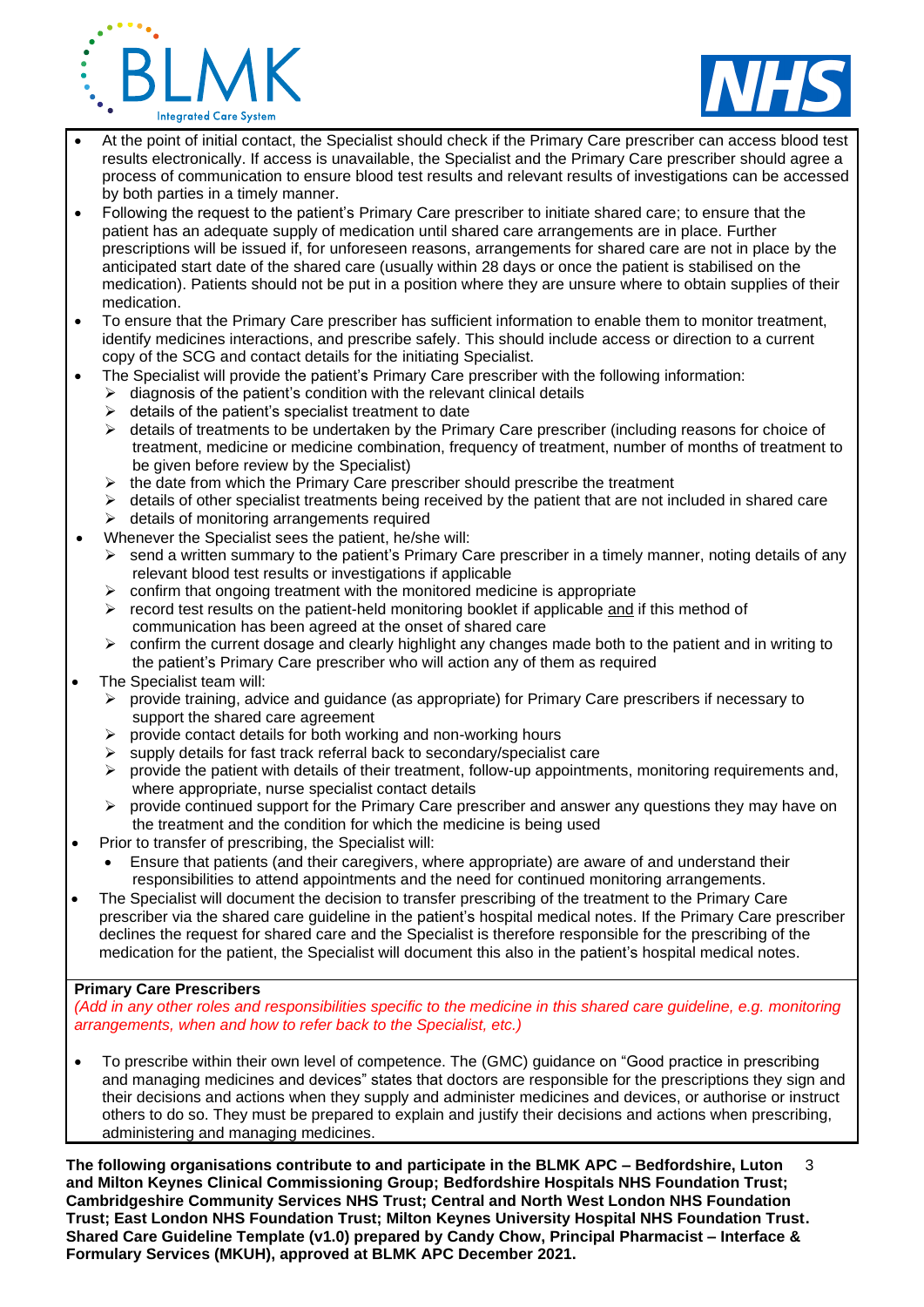



- The same principles apply to non-medical prescribers as well as medical prescribers as outlined in the ["Competency Framework for all Prescribers"](https://www.rpharms.com/Portals/0/RPS%20document%20library/Open%20access/Professional%20standards/Prescribing%20competency%20framework/prescribing-competency-framework.pdf).
- To confirm that the patient or carer consents to sharing of care between the Specialist, Primary Care prescriber and patient. Consenting parties must have sufficient, accurate, timely information in an understandable form. Consent must be given voluntarily and must be documented in the patient's notes.
- If shared care is accepted, commencement of shared care must be clearly documented in the patient's Primary Care medical notes.
- If declining the request for shared care, the decision and rationale should be explained to the Specialist in writing as soon as is possible and in a timely manner, within a maximum of 14 to 21 days upon receipt of request. The patient should also be informed of the decision.
- Ensure that he/she has the information and knowledge to understand the therapeutic issues relating to the patient's clinical condition.
- Undergo any additional training necessary in order to carry out the prescribing and monitoring.
- Agree that in his/her opinion the patient should receive shared care for the diagnosed condition unless good reasons exist for the management to remain within Secondary/Specialist care.
- Prescribe the maintenance therapy in accordance with the written instructions contained within the SCG or other written information provided, and communicate any changes of dosage made in Primary Care to the patient. It is the responsibility of the prescriber making a dose change to communicate this to the patient.
- If it has been agreed that a patient-held monitoring booklet will be used and where applicable, keep the patient-held monitoring record up to date where possible with the results of investigations, changes in dose and alterations in management and take any actions necessary.
- Report any adverse effect in the treatment of the patient to the Specialist team, and via the MHRA Yellow Card Scheme [https://yellowcard.mhra.gov.uk/.](https://yellowcard.mhra.gov.uk/)
- The Primary Care prescriber will ensure that the patient is monitored as outlined in the SCG and will take the advice of the referring Specialist if there are any amendments to the suggested monitoring schedule.
- The Primary Care prescriber will ensure a robust monitoring system is in place to ensure that the patient attends the appropriate appointments in Primary Care for follow-up and monitoring, and that defaulters from follow-up are contacted to arrange alternative appointments. It is the Primary Care prescriber's responsibility to decide whether to continue treatment for a patient who does not attend appointments required for followup and monitoring, and to inform the Specialist of any action taken.
- Primary Care prescriber are not expected to be asked to participate in a shared care arrangement where:
	- no locally approved SCG exists, or the medicine or condition does not fall within the criteria defining suitability for inclusion in a shared care agreement
	- the prescriber does not feel clinically confident in managing this individual patient's condition, and there is a sound clinical basis for refusing to accept shared care
- Where community nurse involvement is required in the administration of medicines under a SCG, nurses should be provided with adequate information and guidance by the prescriber or the Specialist. Arrangements should be made in good time for any potential problems to be resolved to ensure that patient care is not compromised.

#### **Patient and/or carer**

*(Add in any other roles and responsibilities specific to the medicine in this shared care guideline, e.g. keeping record books and showing this to relevant HCP, etc.)*

- To provide their informed consent for sharing of their care with the Specialist and Primary Care prescriber. Consenting parties must have sufficient, accurate, timely information in an understandable and accessible format. Consent must be given voluntarily and must be documented in the patient's notes. Supporting information is available from NICE ["Making decisions about your care"](https://www.nice.org.uk/about/nice-communities/nice-and-the-public/making-decisions-about-your-care).
- To take their medication as agreed, unless otherwise instructed by an appropriate healthcare professional.
- To meet all necessary monitoring arrangements to ensure the safe prescribing of their medication, and to alert the prescriber where these arrangements are not met.
- To attend all follow-up appointments with the Primary Care prescriber and Specialist. If the patient is unable to attend any appointments, they should inform the relevant practitioner as soon as possible and arrange an alternative appointment.
- Inform healthcare professionals of their current medications prior to receiving any new prescribed or overthe-counter medication.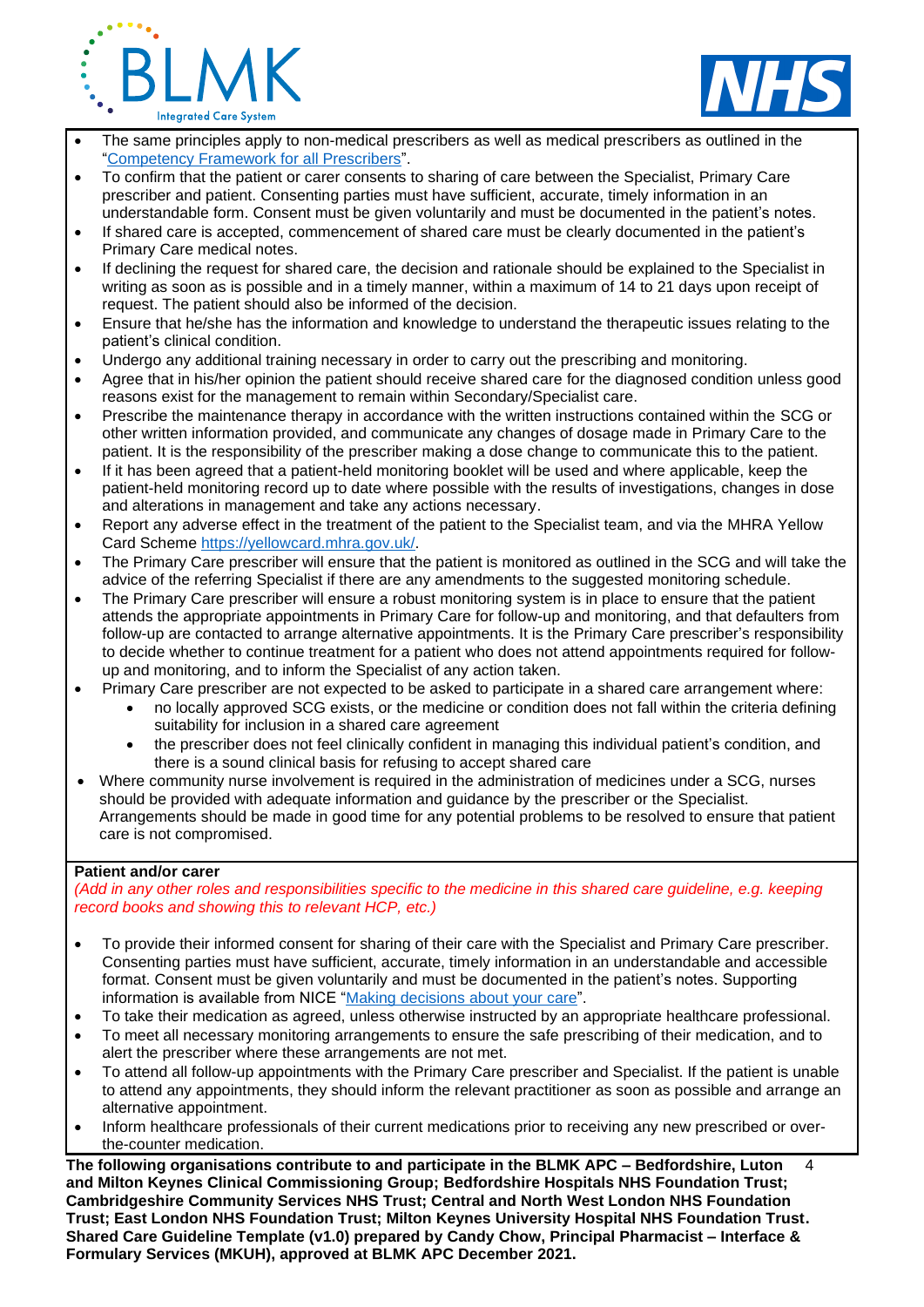



- Report all suspected adverse reactions to medicines to their Primary Care prescriber.
- Store their medication securely away from children and according to the medication instructions.
- Read the information supplied by their Primary Care prescriber, Specialist and Pharmacist and contact the relevant practitioner if they do not understand any of the information given.
- An agreed method of communication of results of investigations between the Specialist, the Primary Care prescriber, the Community Pharmacist and the patient should be agreed at the onset of therapy.
- If it has been agreed to use a patient-held monitoring booklet, the patient needs to arrange for the monitoring booklet to be kept up to date.

#### **Community Pharmacist**

*(Add in any other roles and responsibilities specific to the medicine in this shared care guideline*

- Know where to access locally agreed shared care guidelines to aid professional clinical check of prescription prior to dispensing.
- Professionally check prescriptions to ensure they are safe for the patient and contact the Primary Care prescriber if necessary to clarify their intentions. It is good practice to check the patient-held record book if applicable to ensure the correct dose is dispensed\*.

\* An agreed method of communication of results of investigations between the Specialist, the Primary Care prescriber, the Community Pharmacist and the patient should be agreed at the onset of therapy.

- Fulfil legal prescriptions for medication for the patient unless they are considered unsafe.
- Counsel the patient on the proper use of their medication.
- Advise patients suspected of experiencing an adverse reaction to their medicines to contact their Primary Care prescriber or Specialist/Specialist nurse team.

# **2. COMMUNICATION AND SUPPORT**

| Out-of-hours contact details & procedures:                                                         |
|----------------------------------------------------------------------------------------------------|
|                                                                                                    |
|                                                                                                    |
|                                                                                                    |
|                                                                                                    |
|                                                                                                    |
|                                                                                                    |
|                                                                                                    |
| Specialist support / resources available to Primary Care prescriber including patient information: |
|                                                                                                    |
|                                                                                                    |
|                                                                                                    |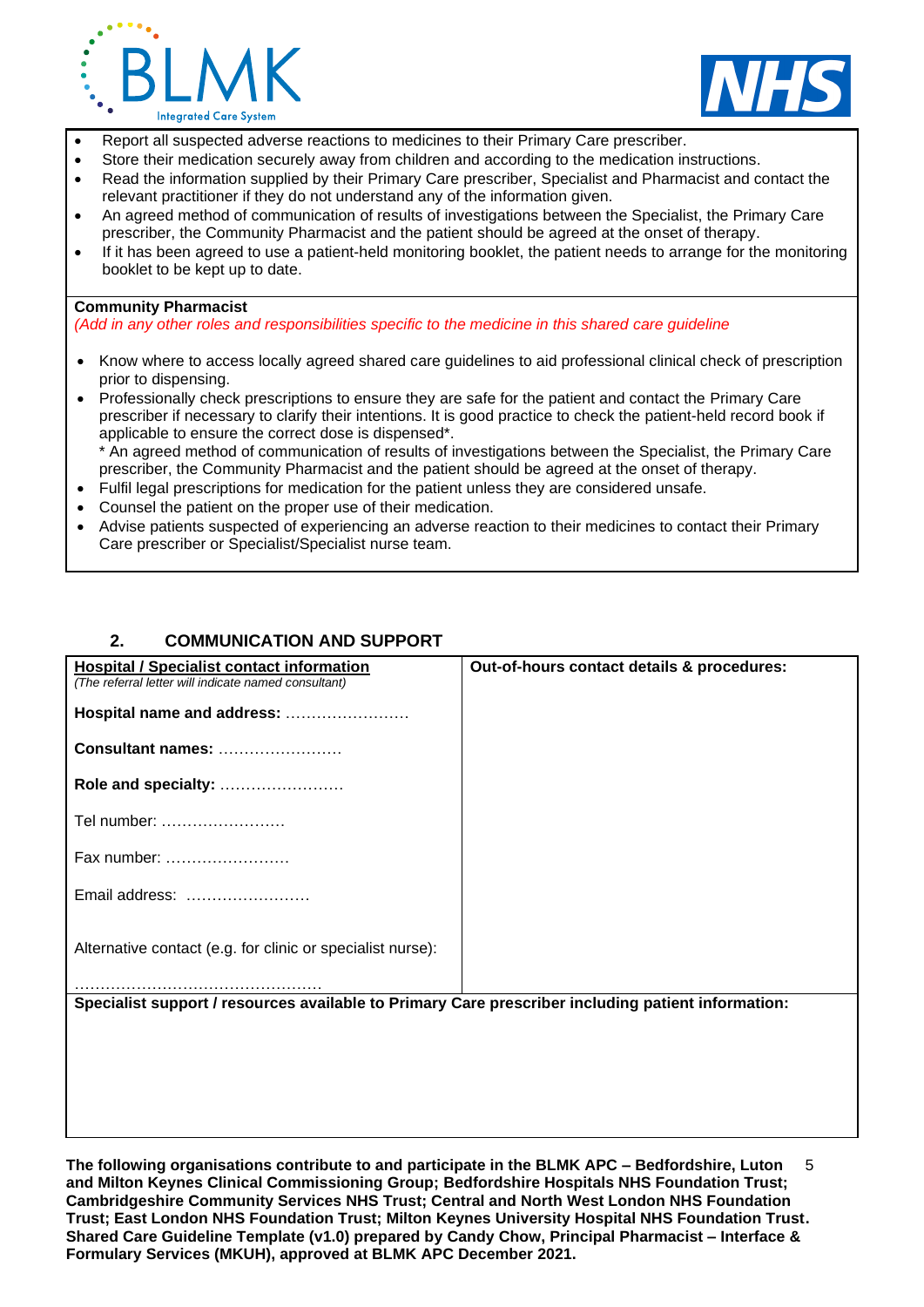



# **3. CLINICAL INFORMATION**

| Indication(s):                                                                         |                                                                                                                  |            |                                                                          |
|----------------------------------------------------------------------------------------|------------------------------------------------------------------------------------------------------------------|------------|--------------------------------------------------------------------------|
| (Please state whether licensed or                                                      |                                                                                                                  |            |                                                                          |
| unlicensed)                                                                            |                                                                                                                  |            |                                                                          |
| If intended for off-label use, local agreement<br>and supporting information required. |                                                                                                                  |            |                                                                          |
| Place in therapy:                                                                      |                                                                                                                  |            |                                                                          |
| (For using drug locally in relation to other<br>treatment options, e.g. 2nd line)      |                                                                                                                  |            |                                                                          |
| Therapeutic summary:                                                                   |                                                                                                                  |            |                                                                          |
| (Brief description of drug's effects)                                                  |                                                                                                                  |            |                                                                          |
| Initiation and ongoing dose regime<br>and Route of administration:                     |                                                                                                                  |            | Note: Transfer of monitoring and prescribing to Primary Care is normally |
|                                                                                        | after the patient's dose has been optimised and with satisfactory<br>investigation results for at least 4 weeks. |            |                                                                          |
|                                                                                        |                                                                                                                  |            | All dose or formulation adjustments will be the responsibility of the    |
|                                                                                        |                                                                                                                  |            | initiating Specialist unless directions have been discussed and agreed   |
|                                                                                        |                                                                                                                  |            | with the Primary Care prescriber. Termination of treatment will be the   |
|                                                                                        | responsibility of the Specialist.                                                                                |            |                                                                          |
|                                                                                        |                                                                                                                  |            | Initial stabilisation: (The loading period must be prescribed by         |
|                                                                                        | the initiating Specialist)                                                                                       |            |                                                                          |
|                                                                                        |                                                                                                                  |            |                                                                          |
|                                                                                        |                                                                                                                  |            |                                                                          |
|                                                                                        |                                                                                                                  |            |                                                                          |
|                                                                                        |                                                                                                                  |            | <b>Maintenance dose (following initial stabilisation):</b> (The initial  |
|                                                                                        |                                                                                                                  |            | maintenance dose must be prescribed by the initiating Specialist)        |
|                                                                                        |                                                                                                                  |            |                                                                          |
|                                                                                        |                                                                                                                  |            |                                                                          |
|                                                                                        |                                                                                                                  |            |                                                                          |
|                                                                                        | <b>Conditions requiring dose adjustment:</b>                                                                     |            |                                                                          |
|                                                                                        |                                                                                                                  |            |                                                                          |
|                                                                                        |                                                                                                                  |            |                                                                          |
| <b>Duration of treatment:</b>                                                          |                                                                                                                  |            |                                                                          |
| <b>Preparations available</b><br>(Manufacturer):                                       |                                                                                                                  |            |                                                                          |
| <b>Summary of adverse effects:</b>                                                     | <b>Adverse effect</b>                                                                                            | Frequency/ | <b>Management</b>                                                        |
| (See Summary of Product                                                                |                                                                                                                  | likelihood | Clarify action to be taken by the Primary                                |
| Characteristics (SPC) for full list)                                                   |                                                                                                                  |            | Care prescriber only.<br>(e.g. refer back to hospital, seek advice from  |
| Include incidence, identification, importance                                          |                                                                                                                  |            | hospital or any other appropriate actions)                               |
| and management                                                                         |                                                                                                                  |            |                                                                          |
|                                                                                        |                                                                                                                  |            |                                                                          |
| Any serious adverse reactions<br>should be reported to the MHRA                        |                                                                                                                  |            |                                                                          |
| via the Yellow Card scheme.                                                            |                                                                                                                  |            |                                                                          |
|                                                                                        |                                                                                                                  |            |                                                                          |
|                                                                                        |                                                                                                                  |            |                                                                          |
|                                                                                        |                                                                                                                  |            |                                                                          |
|                                                                                        |                                                                                                                  |            |                                                                          |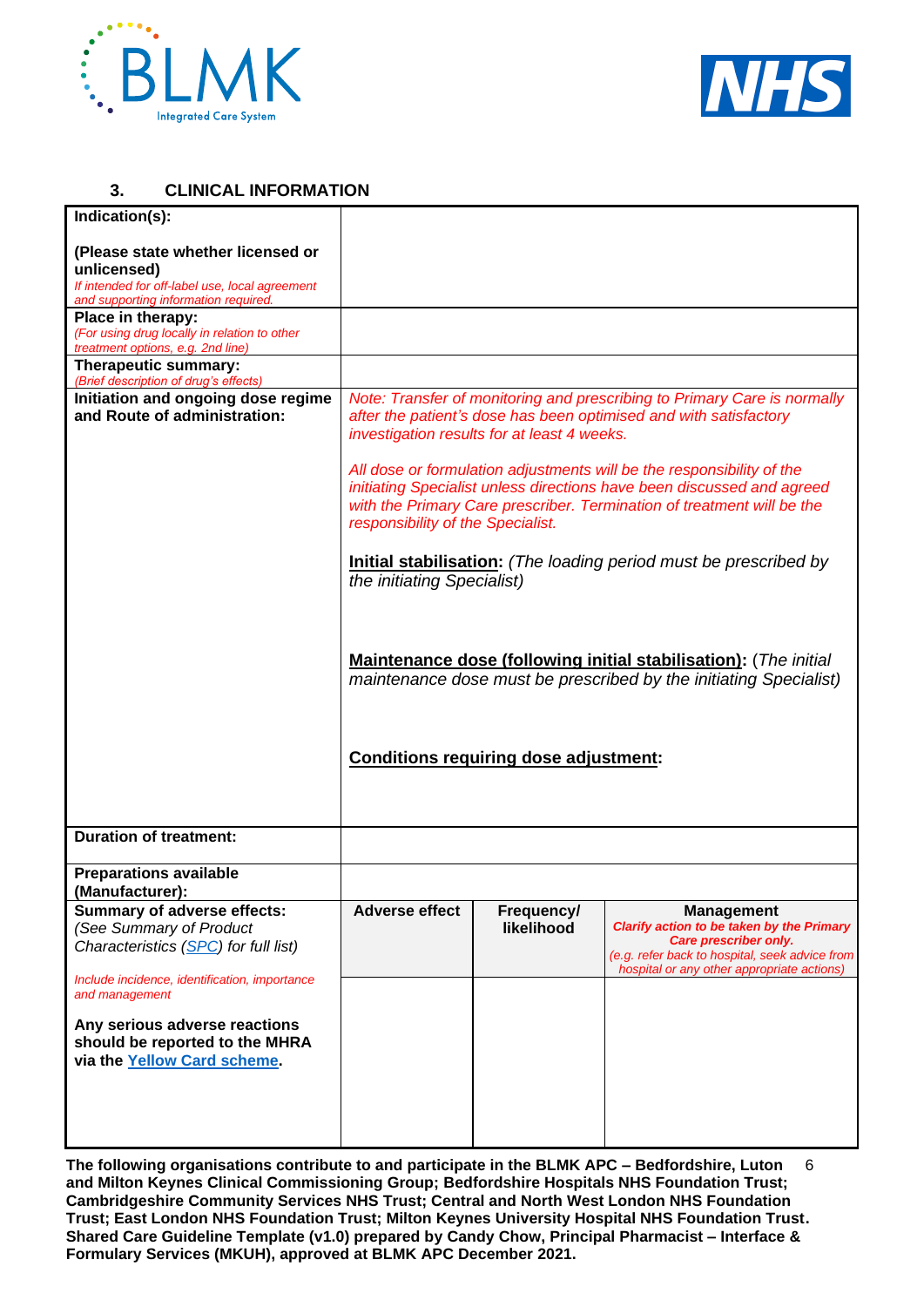



| <b>Monitoring requirements by</b><br>Specialist (baseline investigations,<br>initial monitoring and ongoing<br>monitoring):                                                                                                                                                     | <b>Baseline investigations:</b>                                                                                                                                                                                                                            |                  |                                                                  |                                                     |
|---------------------------------------------------------------------------------------------------------------------------------------------------------------------------------------------------------------------------------------------------------------------------------|------------------------------------------------------------------------------------------------------------------------------------------------------------------------------------------------------------------------------------------------------------|------------------|------------------------------------------------------------------|-----------------------------------------------------|
| Include frequency of ongoing monitoring                                                                                                                                                                                                                                         | <b>Initial monitoring:</b> (Monitoring at baseline and during initiation is<br>the responsibility of the Specialist until the patient is optimised<br>and stabilised on the medicine with no anticipated further<br>changes)<br><b>Ongoing monitoring:</b> |                  |                                                                  |                                                     |
| <b>Ongoing monitoring requirements</b><br>by Primary Care prescriber:                                                                                                                                                                                                           | <b>Monitoring</b>                                                                                                                                                                                                                                          | <b>Frequency</b> | <b>Result</b>                                                    | <b>Action for Primary</b><br><b>Care prescriber</b> |
| Include:<br>Range of acceptable results<br>When the Primary Care prescriber<br>should refer back to the Specialist<br>When the Primary Care prescriber<br>should stop treatment immediately                                                                                     |                                                                                                                                                                                                                                                            |                  |                                                                  |                                                     |
| <b>Clinically relevant drug</b><br>interactions and advice on                                                                                                                                                                                                                   | <b>Drug interaction</b>                                                                                                                                                                                                                                    |                  | <b>Management / Action for Primary</b><br><b>Care prescriber</b> |                                                     |
| management:                                                                                                                                                                                                                                                                     |                                                                                                                                                                                                                                                            |                  |                                                                  |                                                     |
| Note: This does not replace the SPC and<br>should be read in conjunction with it.                                                                                                                                                                                               |                                                                                                                                                                                                                                                            |                  |                                                                  |                                                     |
|                                                                                                                                                                                                                                                                                 | Please see SPC for comprehensive information.                                                                                                                                                                                                              |                  |                                                                  |                                                     |
| <b>Clinically relevant precautions and</b><br>contraindications:                                                                                                                                                                                                                | <b>Cautions/Precautions:</b>                                                                                                                                                                                                                               |                  |                                                                  |                                                     |
| <b>Note: This does not replace the SPC and</b><br>should be read in conjunction with it.                                                                                                                                                                                        | <b>Contraindications:</b>                                                                                                                                                                                                                                  |                  |                                                                  |                                                     |
|                                                                                                                                                                                                                                                                                 | Please see <b>SPC</b> for comprehensive information.                                                                                                                                                                                                       |                  |                                                                  |                                                     |
| Renal impairment:                                                                                                                                                                                                                                                               |                                                                                                                                                                                                                                                            |                  |                                                                  |                                                     |
| <b>Hepatic impairment:</b>                                                                                                                                                                                                                                                      |                                                                                                                                                                                                                                                            |                  |                                                                  |                                                     |
| Advice to patients and carers:<br>The Specialist will counsel the patient with<br>regard to the benefits and risks of treatment<br>and will provide the patient with any relevant<br>information and advice, including patient<br>information leaflets on individual medicines. | The patient should be advised to report any of the following<br>signs or symptoms to their Primary Care prescriber without<br>delay:                                                                                                                       |                  |                                                                  |                                                     |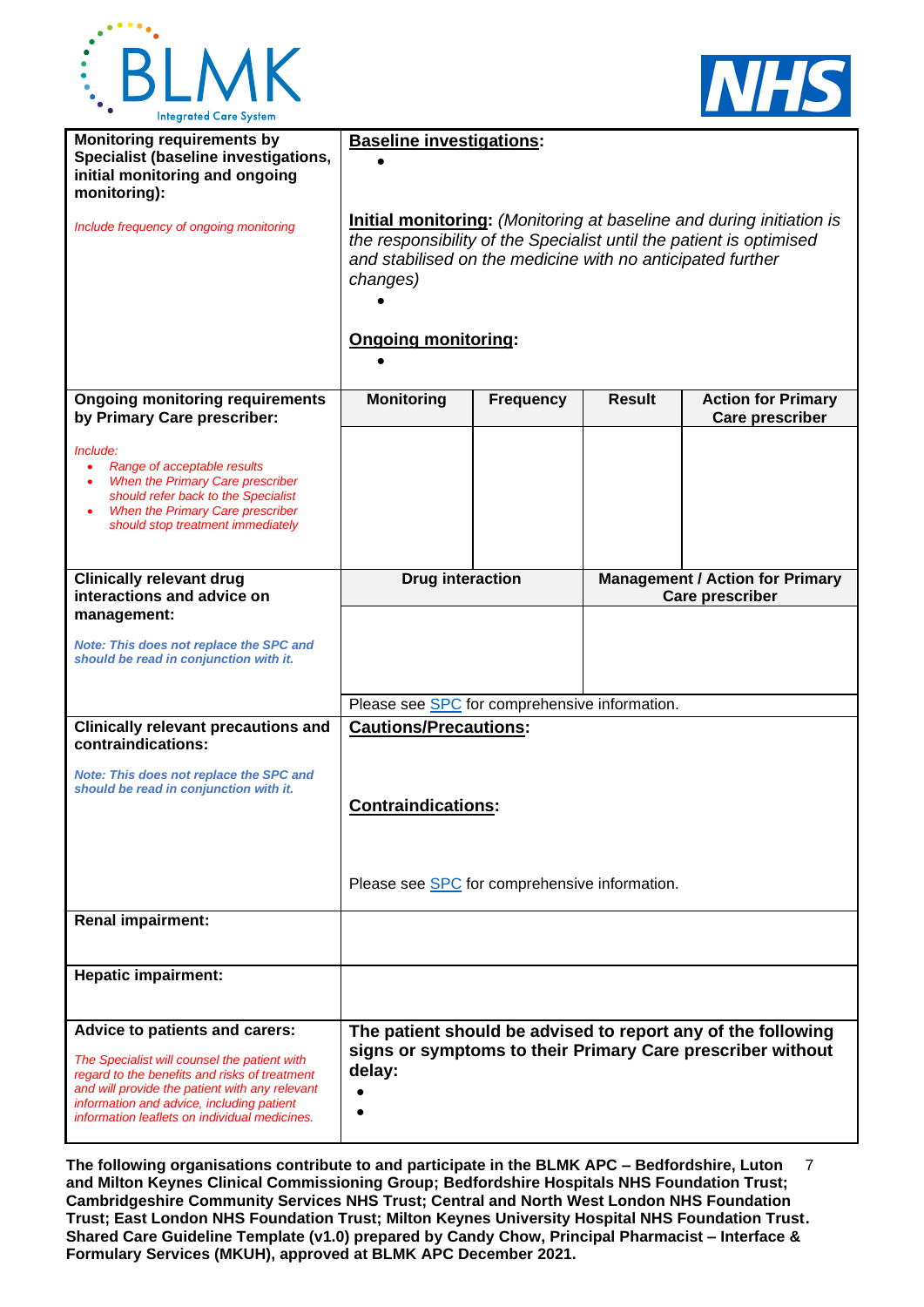



| Pregnancy, paternal exposure and<br>breastfeeding:                                                                                                                                                                                                                                                              | <b>Pregnancy:</b>                                                                                   |
|-----------------------------------------------------------------------------------------------------------------------------------------------------------------------------------------------------------------------------------------------------------------------------------------------------------------|-----------------------------------------------------------------------------------------------------|
| It is the Specialist's responsibility to provide<br>advice on the need for contraception to male<br>and female patients where applicable on<br>initiation and at each review, but the ongoing<br>responsibility for providing this advice rests<br>with both the Primary Care prescriber and the<br>Specialist. | <b>Breastfeeding:</b>                                                                               |
| <b>Practical issues and Supply of</b><br>ancillary equipment (where                                                                                                                                                                                                                                             |                                                                                                     |
| relevant):                                                                                                                                                                                                                                                                                                      |                                                                                                     |
| E.g. supply arrangements, storage<br>requirements, reconstitution instructions if<br>applicable, syringe drivers, needles, etc.                                                                                                                                                                                 |                                                                                                     |
| <b>Key references:</b>                                                                                                                                                                                                                                                                                          |                                                                                                     |
| Include links to the original sources and<br>access dates where relevant)                                                                                                                                                                                                                                       |                                                                                                     |
|                                                                                                                                                                                                                                                                                                                 | This shared care guideline is to be read in conjunction with the following documents:               |
| <b>RMOC Shared Care Guidance - link here</b><br>$\bullet$                                                                                                                                                                                                                                                       |                                                                                                     |
|                                                                                                                                                                                                                                                                                                                 | NHSE/NHSCC guidance - items which should not be routinely prescribed in Primary Care:               |
| guidance for CCGs - link here                                                                                                                                                                                                                                                                                   | NILIAE de Perro - El corrent Professor de la citatura de la Estacada Arresta de la Francesa Arresta |

• **NHSE policy – Responsibility for prescribing between Primary & Secondary/Tertiary Care – [link](https://www.england.nhs.uk/publication/responsibility-for-prescribing-between-primary-and-secondary-tertiary-care/)  [here](https://www.england.nhs.uk/publication/responsibility-for-prescribing-between-primary-and-secondary-tertiary-care/)**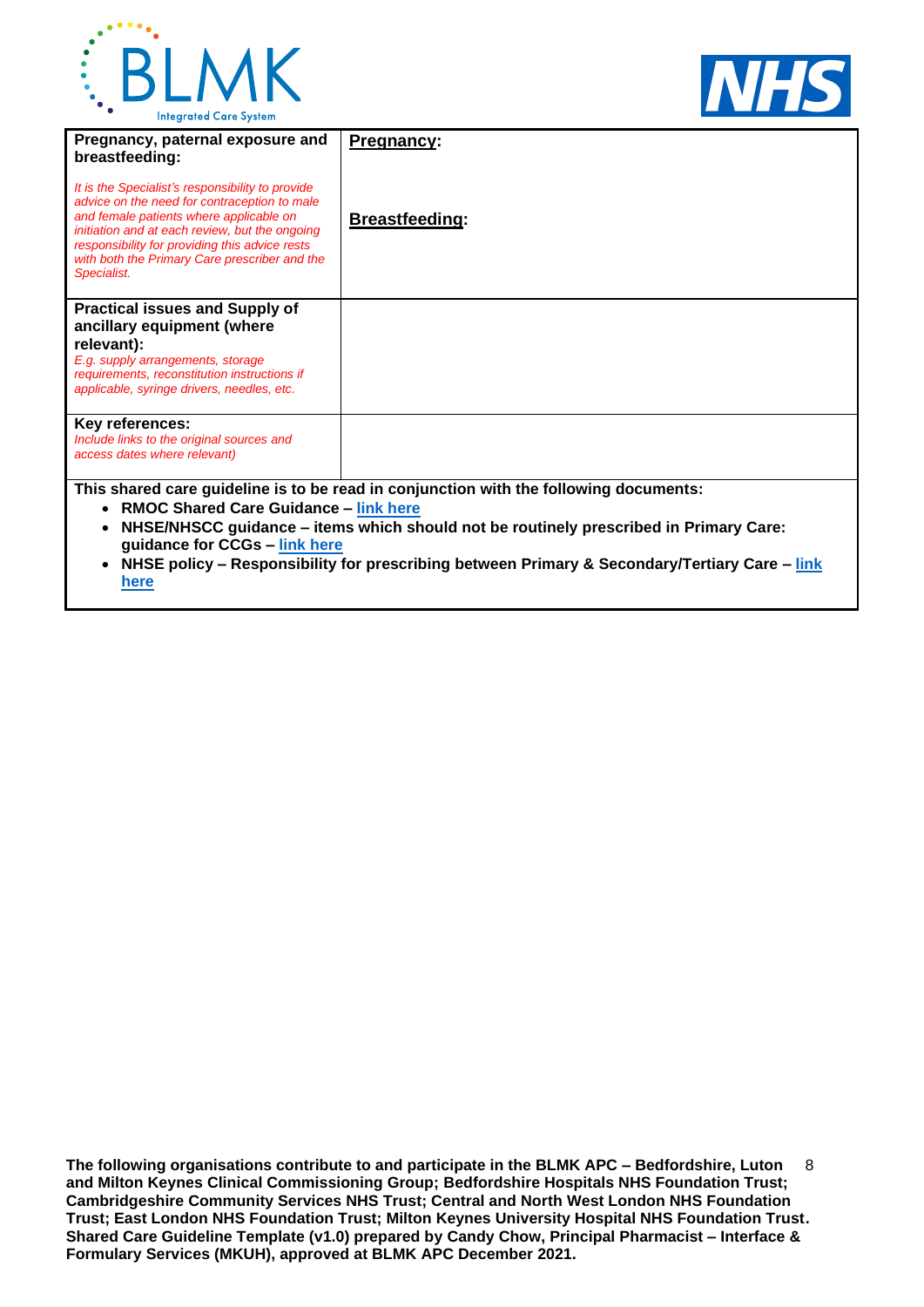



# **DRUG NAME + INDICATION**

### **Shared Care Guideline: Prescribing Agreement Outcome**

- **The requirement for the Primary Care prescriber to send written confirmation to the Specialist team for acceptance of shared care is NOT mandated.**
- **If the decision is to decline shared care, section B MUST be completed by the Primary Care prescriber and returned to the Hospital/Specialist team as detailed in Section A.**

|                                                                                                                                                                    | Section A: To be completed by the Hospital Consultant initiating the treatment |                                                                                                               |                               |  |  |  |
|--------------------------------------------------------------------------------------------------------------------------------------------------------------------|--------------------------------------------------------------------------------|---------------------------------------------------------------------------------------------------------------|-------------------------------|--|--|--|
| <b>GP Practice Details:</b>                                                                                                                                        |                                                                                | <b>Patient Details:</b>                                                                                       |                               |  |  |  |
|                                                                                                                                                                    |                                                                                |                                                                                                               |                               |  |  |  |
|                                                                                                                                                                    |                                                                                |                                                                                                               |                               |  |  |  |
|                                                                                                                                                                    |                                                                                | DOB: //                                                                                                       |                               |  |  |  |
|                                                                                                                                                                    |                                                                                |                                                                                                               |                               |  |  |  |
|                                                                                                                                                                    |                                                                                |                                                                                                               |                               |  |  |  |
|                                                                                                                                                                    |                                                                                |                                                                                                               |                               |  |  |  |
|                                                                                                                                                                    |                                                                                |                                                                                                               |                               |  |  |  |
| <b>Contact details:</b>                                                                                                                                            |                                                                                |                                                                                                               |                               |  |  |  |
|                                                                                                                                                                    |                                                                                |                                                                                                               |                               |  |  |  |
|                                                                                                                                                                    |                                                                                |                                                                                                               |                               |  |  |  |
|                                                                                                                                                                    |                                                                                |                                                                                                               |                               |  |  |  |
| Diagnosis:                                                                                                                                                         |                                                                                | Drug name & dose to be prescribed by Primary                                                                  |                               |  |  |  |
|                                                                                                                                                                    |                                                                                |                                                                                                               |                               |  |  |  |
| Next hospital appointment / follow-up with Specialist: //                                                                                                          |                                                                                |                                                                                                               |                               |  |  |  |
| Dear Dr.                                                                                                                                                           |                                                                                |                                                                                                               |                               |  |  |  |
|                                                                                                                                                                    |                                                                                |                                                                                                               |                               |  |  |  |
|                                                                                                                                                                    |                                                                                |                                                                                                               |                               |  |  |  |
|                                                                                                                                                                    |                                                                                | name, dose and frequency) for the above diagnosis. The patient has been on an optimised dose for              |                               |  |  |  |
| (insert period of time).                                                                                                                                           |                                                                                |                                                                                                               |                               |  |  |  |
|                                                                                                                                                                    |                                                                                |                                                                                                               |                               |  |  |  |
|                                                                                                                                                                    |                                                                                |                                                                                                               |                               |  |  |  |
|                                                                                                                                                                    |                                                                                | The patient fulfils the criteria for shared care and I am therefore requesting your agreement to sharing the  |                               |  |  |  |
| care of this patient from // (NB: date must be at least 1 month from initiation of treatment) in<br>accordance with the Shared Care Guideline (approval date: //). |                                                                                |                                                                                                               |                               |  |  |  |
|                                                                                                                                                                    |                                                                                |                                                                                                               |                               |  |  |  |
|                                                                                                                                                                    |                                                                                |                                                                                                               |                               |  |  |  |
|                                                                                                                                                                    |                                                                                |                                                                                                               |                               |  |  |  |
|                                                                                                                                                                    |                                                                                | Please take particular note of Section 1 where the areas of responsibilities for the Specialist, Primary Care |                               |  |  |  |
|                                                                                                                                                                    |                                                                                | prescriber and patient/carer for this shared care arrangement are detailed. Where baseline investigations     |                               |  |  |  |
|                                                                                                                                                                    |                                                                                | and monitoring are set out in the shared care guideline, I have carried these out on // and                   |                               |  |  |  |
| the results are acceptable for shared care as shown below.                                                                                                         |                                                                                |                                                                                                               |                               |  |  |  |
| <b>Test</b>                                                                                                                                                        | <b>Result</b>                                                                  | <b>Test</b>                                                                                                   | <b>Result</b>                 |  |  |  |
|                                                                                                                                                                    |                                                                                |                                                                                                               |                               |  |  |  |
|                                                                                                                                                                    |                                                                                |                                                                                                               |                               |  |  |  |
|                                                                                                                                                                    |                                                                                | The next monitoring is due on // and should be continued in line with the shared care                         |                               |  |  |  |
| guideline.                                                                                                                                                         |                                                                                |                                                                                                               |                               |  |  |  |
|                                                                                                                                                                    |                                                                                | I can also confirm that the following has happened with regard to this treatment:                             |                               |  |  |  |
|                                                                                                                                                                    |                                                                                |                                                                                                               | <b>Specialist to complete</b> |  |  |  |
|                                                                                                                                                                    |                                                                                | The condition being treated has a predictable course of progression and the                                   |                               |  |  |  |
|                                                                                                                                                                    | patient can be suitably maintained by Primary Care                             |                                                                                                               | Yes / No                      |  |  |  |
|                                                                                                                                                                    |                                                                                | The aims, risks and benefits of treatment have been explained to the patient                                  | Yes / No                      |  |  |  |
|                                                                                                                                                                    |                                                                                |                                                                                                               |                               |  |  |  |
|                                                                                                                                                                    |                                                                                | The roles of the Specialist/ Specialist team/ Primary Care Prescriber/ Patient                                | Yes / No                      |  |  |  |
| and Pharmacist have been explained and agreed                                                                                                                      |                                                                                |                                                                                                               |                               |  |  |  |
|                                                                                                                                                                    |                                                                                | The patient has agreed to this shared care arrangement, understands the need                                  |                               |  |  |  |
|                                                                                                                                                                    |                                                                                | for ongoing monitoring, and has agreed to attend all necessary appointments                                   | Yes / No                      |  |  |  |
| and comply with treatment instructions                                                                                                                             |                                                                                |                                                                                                               |                               |  |  |  |